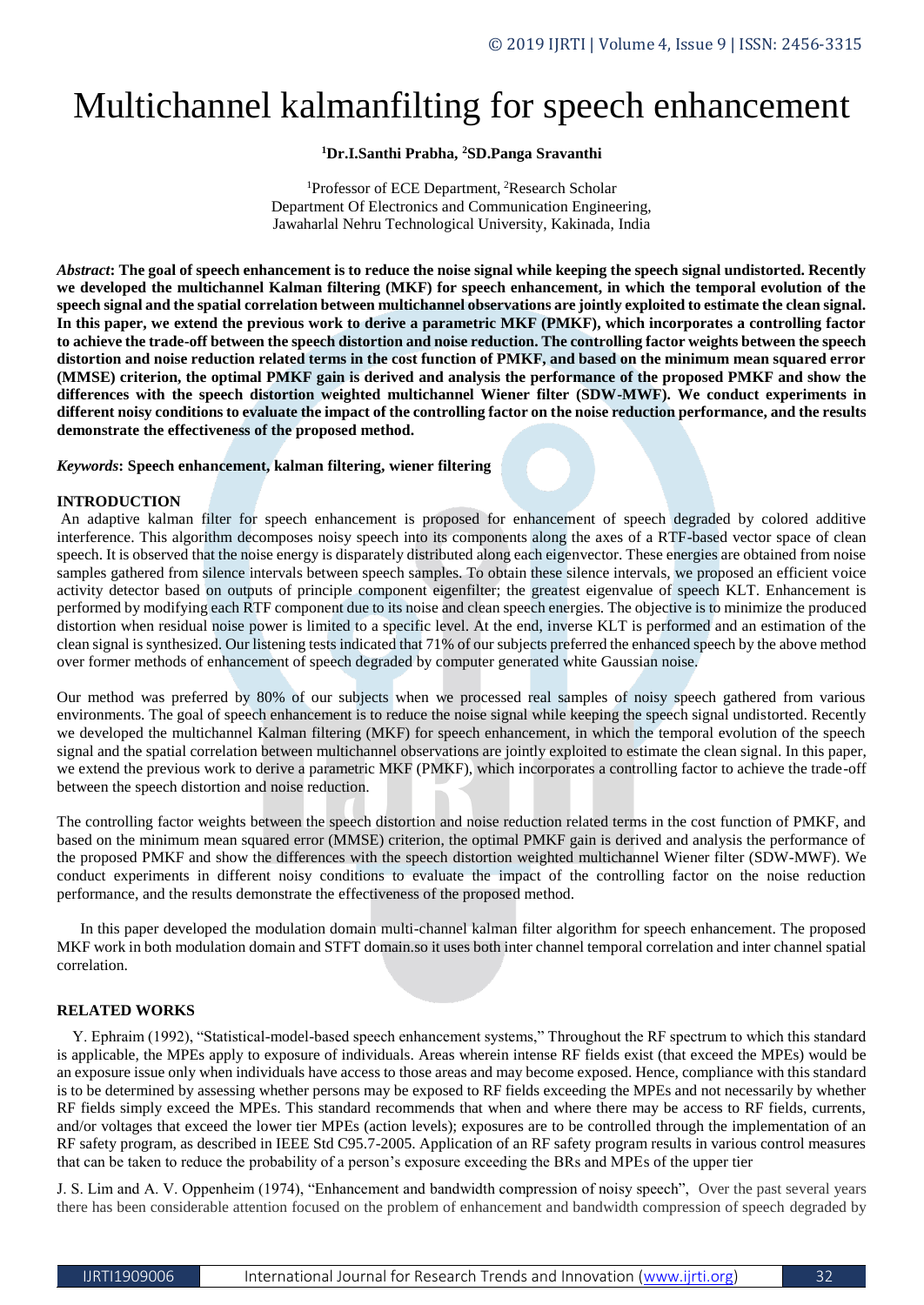additive background noise. This interest is motivated by several factors including a broad set of important applications, the apparent lack of robustness in current speech-compression systems and the development of several potentially promising and practical solutions. One objective of this paper is to provide an overview of the variety of techniques that have been proposed for enhancement and bandwidth compression of speech degraded by additive background noise. A second objective is to suggest a unifying framework in terms of which the relationships between these systems is more visible and which hopefully provides a structure which will suggest fruitful directions for further research.

## **III.PROPOSED METHODOLOGY**

Major contributions of this proposed methods are three

1. Multichannel kalman filtering for speech enhancement algorithm which estimate the target signal by using both temporal correlation and spatial correlation of speech. Output target speech incorporate with the noisy observations .State space model of KF include the LP model. In LP model by modeling the evolution by AR model by using temporal correlation of speech

2. Multichannel wiener filtering for speech enhancement in this proposed method don't used LP model.MKF conventional reduce to MWF. Compare to wiener filter kalman gives fast optimum solution .adaptive wiener filter using only temporal evolution of speech

3. Another proposed method some methods have given low SNR values .So in order to improve the SNR values by spectral subtraction method incorporate with wiener filter for speech enhancement. Both spectral subtraction and wiener using AR process analysis the temporal and spatial of target speech to eliminate the noise to give good SNR optimum solution

# **Fig1 Fig.2** 0 1 **∆PESQ** 0 5 10 15 PESQ MWF **PESCY TAKE SNR**ESQ SS+w Train noisePESQ 0  $0.2$ 0.4 0 5 10 15 **∆STOI ouput SNR DB** Train STOI  $\blacksquare$  STOI MWF  $\blacksquare$  STOI WKF  $\blacksquare$  STOI SS+W

## **IV.SIMULATION RESULTS AND PERFORMANCE ANALYSIS**